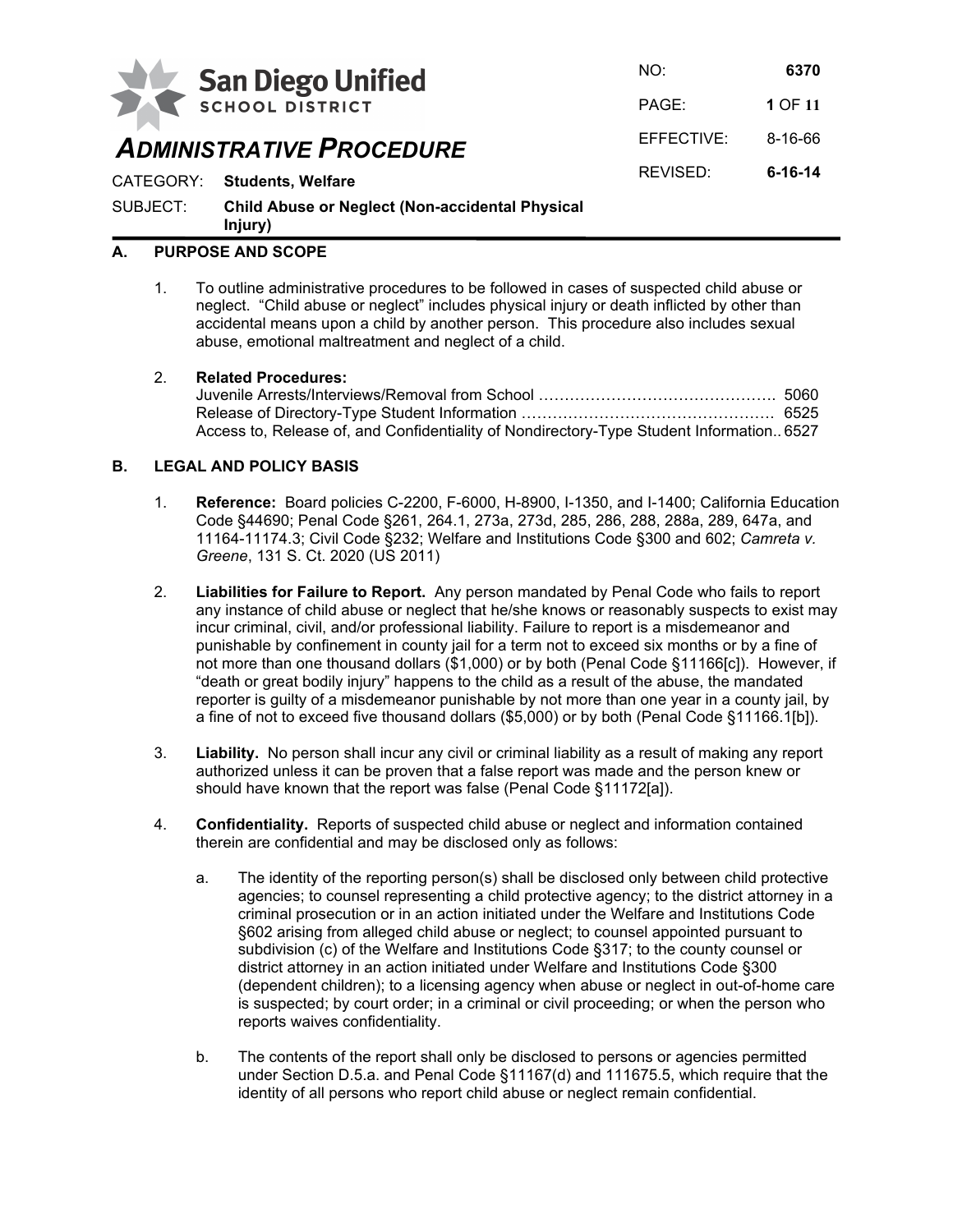| SUBJECT: | Child Abuse or Neglect (Non-accidental Physical Injury) NO: |            | 6370          |
|----------|-------------------------------------------------------------|------------|---------------|
|          |                                                             | PAGE:      | 2 OF 11       |
|          |                                                             | EFFECTIVE: | 8-16-66       |
|          |                                                             | REVISED:   | $6 - 16 - 14$ |

c. The reporting person may provide a copy of the report in a sealed envelope to the principal/site administrator for safekeeping.

#### **C. GENERAL**

1. **Originating Office.** Suggestions or questions concerning this procedure should be directed to the Chief Student Services Officer.

#### 2. **Definitions:**

- a. **Child:** A person under the age of 18 years.
- b. **Perpetrator:** Any individual who commits child abuse as defined in California Penal Code §11165.1 through 11165.6.
- c. **Child Abuse:** Includes physical abuse; unlawful corporal punishment or injury; general and severe neglect; sexual abuse; sexual assault; exploitation; willful harming or endangering of a child; and emotional maltreatment. Child abuse includes both obvious acts and omissions. Child abuse includes:
	- (1) **Physical Abuse:** May be defined as any act that results in a non-accidental physical injury. Inflicted physical injury most often represents unreasonably severe corporal punishment or unjustifiable punishment. This usually happens when a person is frustrated or angry and strikes, shakes, or throws the child. Intentional, deliberate assault, such as burning, biting, cutting, poking, twisting limbs, or otherwise torturing a child, is also included in this category of child abuse.
	- (2) **Sexual Abuse:** Defined as sexual assault and/or sexual exploitation. Sexual assault includes rape, statutory rape, rape in concert, incest, sodomy, lewd or lascivious acts upon a child, oral copulation, penetration of a genital or anal opening by a foreign object, or child molestation. Sexual exploitation includes, and is not limited to, conduct or activities related to pornography depicting minors and promoting prostitution by minors (Penal Code §11165.1[c]). With modern advances in technology, the internet is another venue predators use to exploit children. Anytime an employee has a reasonable suspicion that a minor is involved in an actual abuse situation, it must be reported. Pregnancy of a minor, does not, in and of itself, form the basis of a reasonable suspicion of sexual abuse. Pregnancy may be cause for a report if a female under age 16 conceived the pregnancy and the male was over 21. In suspected sexual abuse cases where there are concerns about ages or perpetrator(s), the mandated reporter may find it helpful to discuss concerns with the local child protective agency supervisors.
	- (3) **Emotional Maltreatment:** Any situation where any person willfully causes or permits any child to suffer, or inflicts on any child, unjustifiable mental suffering. Emotional maltreatment includes emotional abuse and deprivation. Examples of emotional abuse include such things as belittling, screaming, threats, blaming and sarcasm. In emotional deprivation, a child is not provided the normal experiences that produce feelings of being loved, wanted, secure and worthy.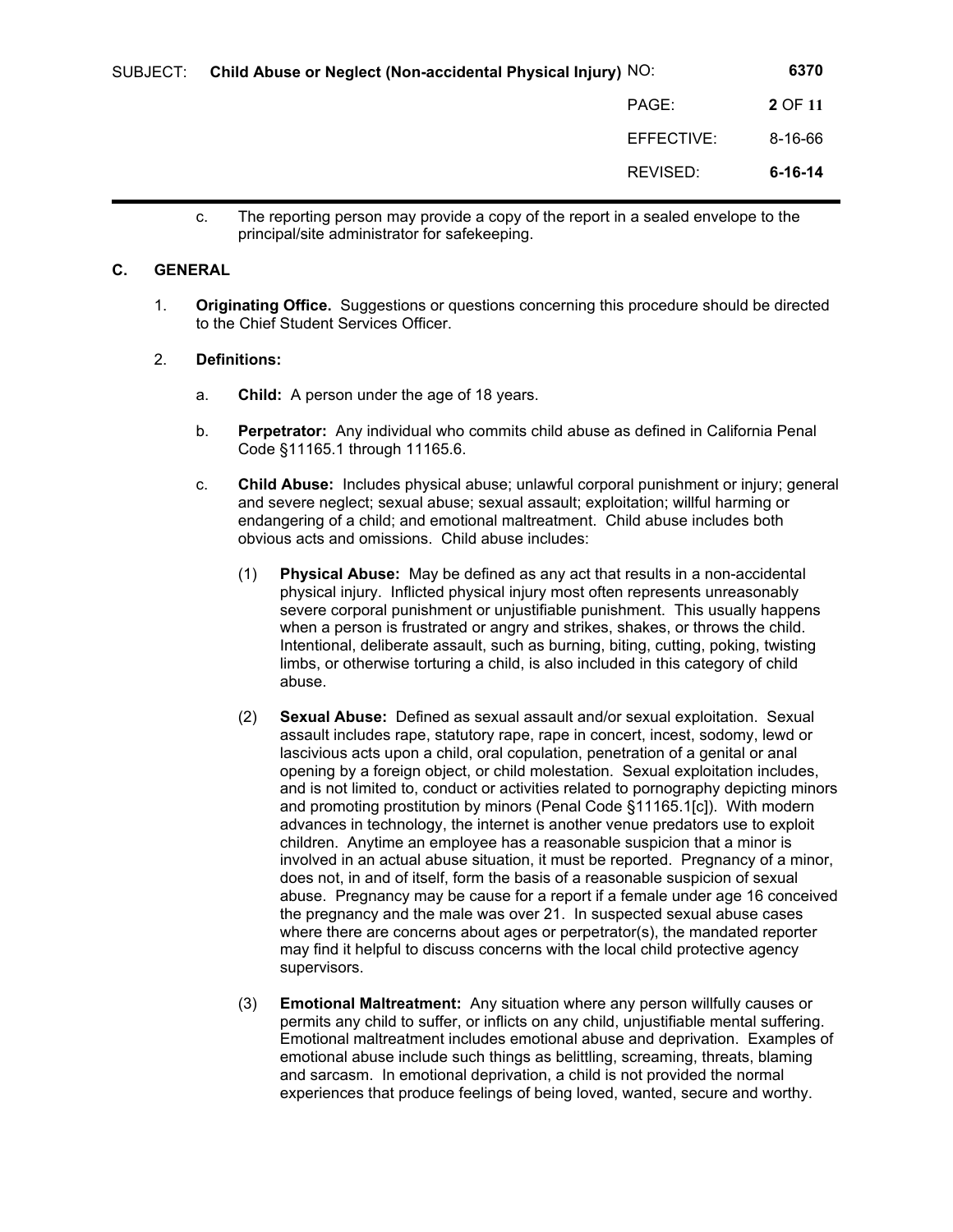| SUBJECT: | Child Abuse or Neglect (Non-accidental Physical Injury) NO: |            | 6370          |
|----------|-------------------------------------------------------------|------------|---------------|
|          |                                                             | PAGE:      | 3 OF 11       |
|          |                                                             | EFFECTIVE: | 8-16-66       |
|          |                                                             | REVISED:   | $6 - 16 - 14$ |

- (4) **Neglect:** The negligent treatment or maltreatment of a child by a person responsible for a child's welfare under circumstances indicating harm or threatened harm to the child's health or welfare. Includes both acts and omissions on the part of the reasonable person (Penal Code §11165.2).
	- (a) **Severe Neglect:** The negligent failure of a person having the care or custody of a child to protect that child from severe malnutrition or medically diagnosed non-organic failure to thrive; those situations of neglect where any person having the care or custody of a child willfully causes or permits that child to be placed in a situation such that his/her person is endangered, including intentional failure to provide adequate food, clothing, or shelter (Penal Code §11165.2[a]).
	- (b) **General Neglect:** The negligent failure of a person having the care or custody of a child to provide adequate food, clothing, shelter, or supervision where no physical injury to the child has occurred (Penal Code §11165.2[b]).

## **D. IMPLEMENTATION**

- 1. **Reporting Requirements.** Penal Code §11165.7 and 11166 mandate the reporting to designated authorities of cases of suspected child abuse or neglect as follows:
	- a. Any **mandated reporter** who has knowledge of or observes a child in his/her professional capacity or within the scope of his/her employment whom he/she knows or reasonably suspects has been the victim of child abuse or neglect shall report the known or suspected instance of child abuse or neglect to a child protective agency immediately or as soon as practically possible by telephone and shall prepare and send a written report thereof within 36 hours of receiving the information concerning the incident.
	- b. **Mandated reporters** include teachers, teachers' assistants or aides, classified employees, school police, and employees of child care centers, as well as other employees and school administrators who have contact with children (Penal Code §11165.7[a]).
	- c. **Reasonable suspicion.** It is objectively reasonable for a person to entertain a suspicion, based upon facts that would cause a reasonable person in a like position, drawing, when appropriate, on his or her training and experience to suspect child abuse or neglect. Reasonable suspicion does not require certainty that child abuse or neglect has occurred nor does it require a specific medical indication of child abuse or neglect; any reasonable suspicion is sufficient. *Note: Included are traditional or cultural health practices. When a professional believes that such practice falls within the definitions of child abuse, it must be reported.*
	- d. Persons required to report, such as educators, are not liable either in civil damages or for criminal prosecution for reporting as required by law (Penal Code §11172[a]). The district will defend employees who make a report consistent with policy in the course of their employment against any actions or claims that may be made as a result of said report and will pay expenses associated with such defense. Failure to comply with this reporting policy may subject an employee to professional and personal liability.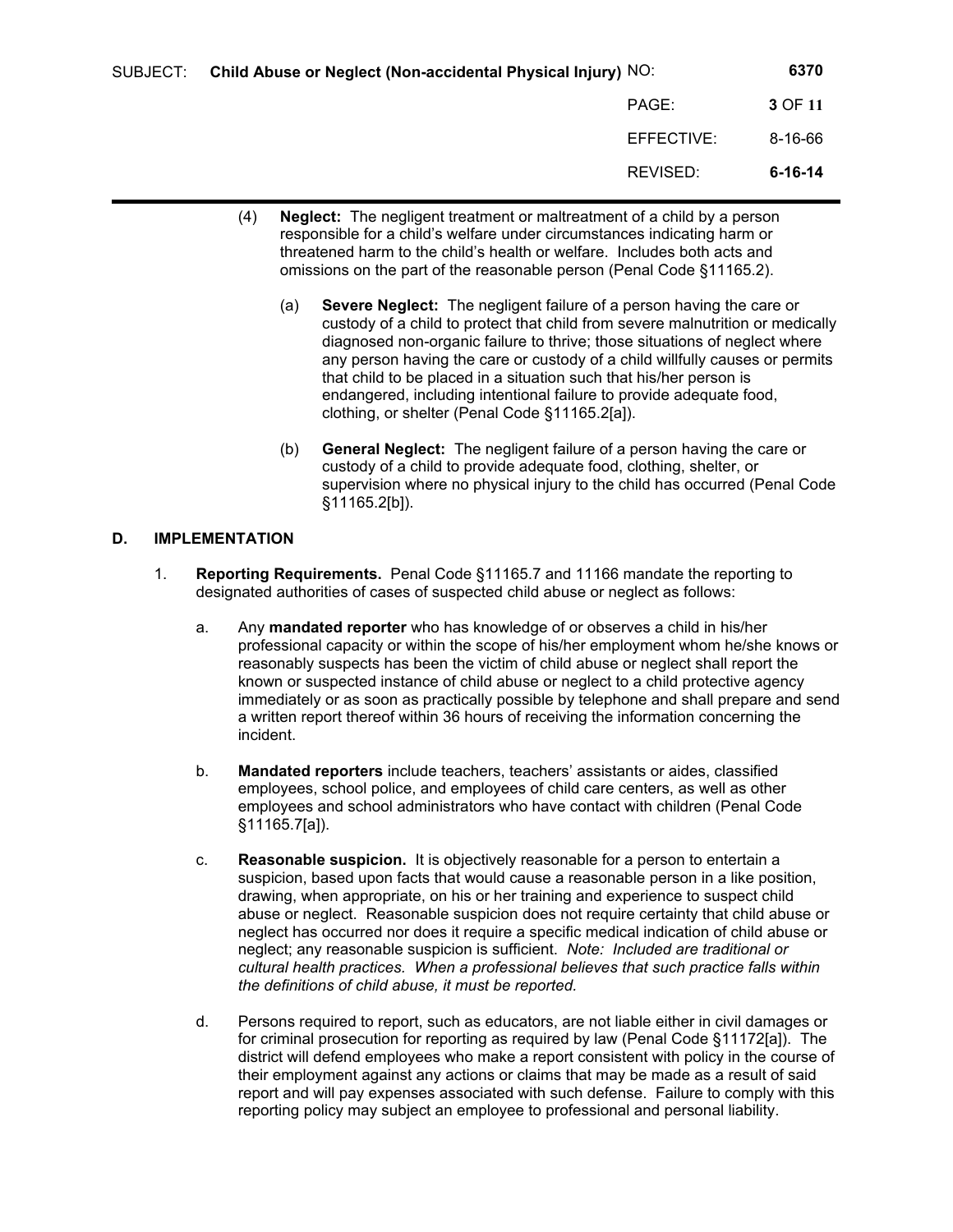| SUBJECT: | Child Abuse or Neglect (Non-accidental Physical Injury) NO: |            | 6370          |
|----------|-------------------------------------------------------------|------------|---------------|
|          |                                                             | PAGE:      | 4 OF 11       |
|          |                                                             | EFFECTIVE: | $8 - 16 - 66$ |
|          |                                                             | REVISED:   | $6 - 16 - 14$ |
|          |                                                             |            |               |

- e. No supervisor or administrator may impede or inhibit reporting by a mandated reporter, nor may they take any actions against the reporter for making a report (Penal Code §11166[i]).
- f. Child abuse *does not* include:
	- (1) "Reasonable and necessary force" used by a person employed or engaged in a public school to quell a disturbance threatening physical injury to person or damage to property, for purposes of self-defense, or to obtain possession of weapons or other dangerous objects within the control of the student.
	- (2) Mutual altercations between minors.
	- (3) Injury caused by reasonable and necessary force used by a peace officer acting within the course and scope of his/her employment as a peace officer.
	- (4) Spanking that is reasonable and age-appropriate and does not expose the child to risk of serious injury.
	- (5) Receiving treatment by spiritual means, or not receiving specific medical treatment for religious reasons shall not in themselves be considered neglect of a child, unless the practice presents a specific danger to the physical or emotional safety of the child.

## 2. **Reporting Procedures.**

- a. Reports of suspected child abuse or neglect should be made to an official child protective agency. In San Diego County, reports are made to either a law enforcement agency (i.e., San Diego Police Department [SDPD]) or to the San Diego County Health and Human Services Agency (HHSA) Children's Services Child Abuse Hotline. *The School Police Services Department is not a child protective agency and does not investigate child abuse allegations.*
- b. Typically, suspected child abuse or neglect in the absence of visible injury or trauma would be reported to the San Diego County Health and Human Services Agency (HHSA). In cases of suspected child abuse or neglect that includes visible injury, trauma, or if the child appears at risk given known facts, the mandated reporter should contact the San Diego Police Department. If in doubt, start with the San Diego County HHSA.
- c. When two or more persons who are required to report, jointly have knowledge of a known or suspected instance of child abuse or neglect, *and when there is agreement among them,* the reporting may be made be a member of the team selected by mutual agreement. Any member who has knowledge that the member designated to report has failed to do so shall then make the report (Penal Code §11166[h]).
- d. Reporting the information regarding a case of possible child abuse or neglect to a supervisor, school principal, or other person does not substitute for making a mandated report to the appropriate agency designated to receive mandated reports.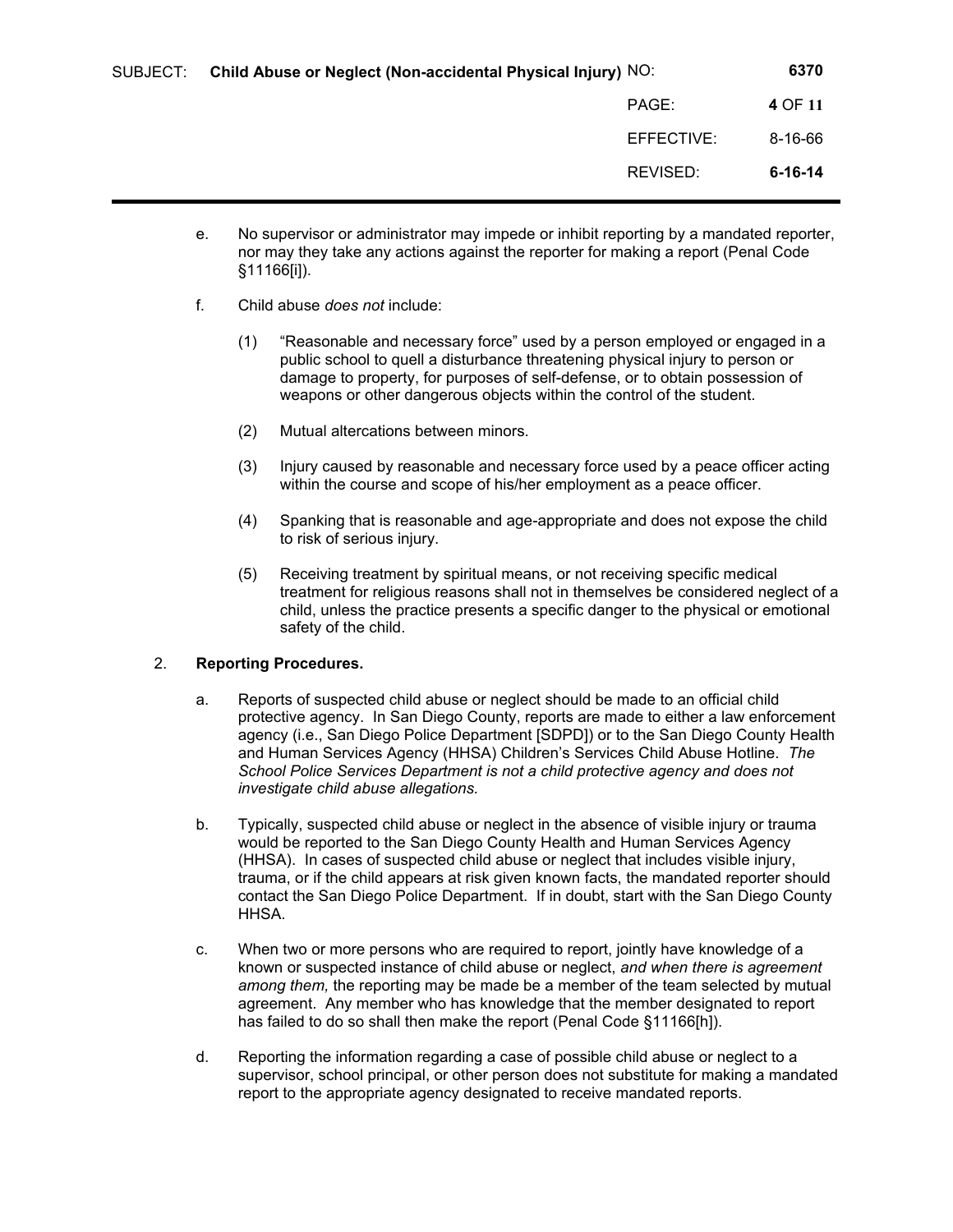| SUBJECT: | Child Abuse or Neglect (Non-accidental Physical Injury) NO: |            | 6370          |
|----------|-------------------------------------------------------------|------------|---------------|
|          |                                                             | PAGE:      | 5 OF 11       |
|          |                                                             | EFFECTIVE: | 8-16-66       |
|          |                                                             | REVISED:   | $6 - 16 - 14$ |

- e. The mandated reporter's duty is to report, not to investigate. When in doubt, always report.
- 3. **Reporting of Incident(s).** When a suspected child abuse or neglect report is made, the mandated reporter who observed or has knowledge of the abuse/neglect first makes the report by telephone; within 36 hours after the phone call is placed, the mandated reporter must follow up with a written report using the "Suspected Child Abuse Report" form (Attachment 1). Three options (mail, fax, electronic) to file the written follow-up report are outlined below. (Select only *one* option). *Note: Reporting person should not contact the child's home or conduct an investigation of any kind.*
	- a. **Telephone (verbal) report.** The telephone report must be made immediately or as soon as practicably possible to *one* of the following agencies:
		- (1) **San Diego County Health and Human Services Agency (HHSA) Children's Services Child Abuse Hotline** Phone 858-560-2191 (24-hour response number) or 800-344-6000

*OR*

(2) **San Diego Police Department Child Abuse Unit** Phone 619-531-2260 (Monday-Friday, business hours) Phone 619-531-2000 (24-hour response number)

The reporting person shall give his/her own name (legally-mandated reporters may not report anonymously). If known, provide all of the following: the child's name, home address, telephone number, date of birth, parent's/guardian's name, names of siblings, prior reports, special needs of the child, home language, description of injury, statement about what led the reporter to suspect child abuse or neglect, and present location of the child. During the telephone report, reporting person shall:

- (i) Document the date and time the call is made.
- (ii) Record contact person's name, title, position, and ID/badge number.
- (iii) Apprise the contact person of the time school is dismissed and mode of transportation home (i.e., bus, parent).
- (iv) Inquire and record the agency's plan regarding what action will be taken and when.
- (v) Clarify and record the agency's directives as to what the school should/should not do regarding the reported incident/victim/perpetrator.
- (vi) Have the contact person read back the report information verbatim.
- b. Following the telephone (verbal) report, a mandated reporter must *choose only one option* to submit the written report: by mail, by fax, *or* electronically (web-based).
	- (1) **Mailing the written report.** Following the telephone report, the mandated reporter must submit a written report, by mail, within 36 hours of receiving the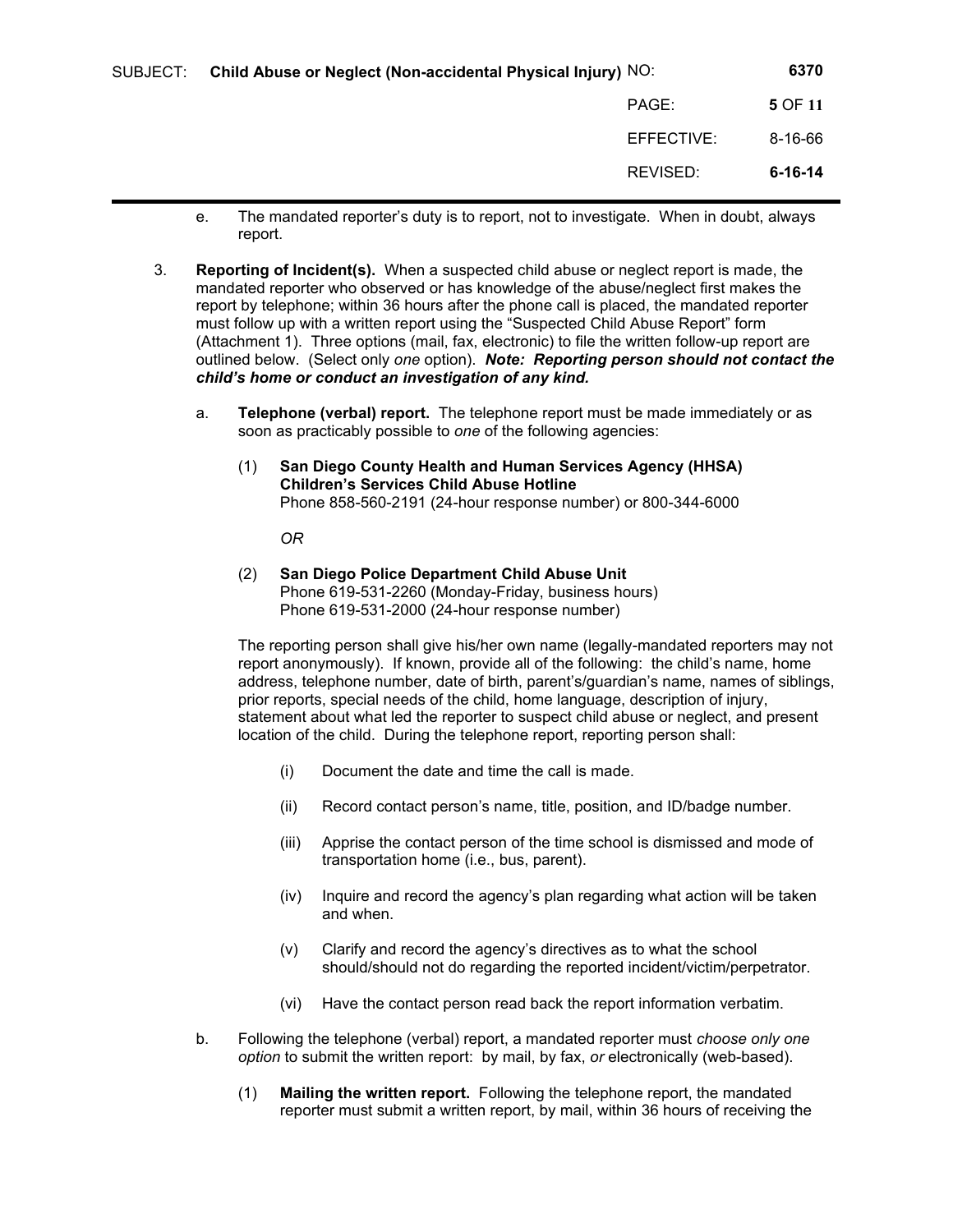| SUBJECT: | Child Abuse or Neglect (Non-accidental Physical Injury) NO: |            | 6370          |
|----------|-------------------------------------------------------------|------------|---------------|
|          |                                                             | PAGE:      | 6 OF 11       |
|          |                                                             | EFFECTIVE: | 8-16-66       |
|          |                                                             | REVISED:   | $6 - 16 - 14$ |

information concerning the incident, using the "Suspected Child Abuse Report" form (Attachment 1). The written report shall be mailed to the following agencies:

#### **San Diego County Health and Human Services Agency Child Abuse Hotline** PO Box 711341 San Diego, CA 92111

*AND*

**Child Abuse Team San Diego Police Department** (MS 719) 1401 Broadway San Diego, CA 92101

*Note: A copy of the report may be placed in a sealed envelope and kept in a confidential locked file in the principal/site administrator's office. On the envelope, record the name of the person to whom the telephone report was made, and the date and time of the report.*

(2) **Faxing the written report.** (Only use this option on Monday through Friday between 8:00 a.m. and 5:00 p.m.)

The "Suspected Child Abuse Report" form (Attachment 1) may be faxed to the San Diego Child Abuse Hotline after it has been reported by telephone. The Hotline cross-references the report with the San Diego Police Department. Fax numbers are provided on the "Suspected Child Abuse Report" form (Attachment 1) and the "Suspected Child Abuse Reporting Instructions" (Attachment 2).

*Note:* A copy of the report may be placed in a sealed envelope and kept in a *confidential locked file in the principal/site administrator's office. On the envelope, record the name of the person to whom the telephone report was made, and the date and time of the report.*

(3) **Electronic (web-based) report.** Upon making the telephone report, the Hotline staff will offer the mandated reporter the opportunity to register for the web-based system. Once this is done, the reporting party receives, via email, an access link to file the follow-up report. If the registered mandated reporter does not use the web-based system for 90 days, the mandated reporter needs to ask the Hotline screener to "re-activate" the account. The Hotline screener can also reset the password if necessary.

*Note: A copy of the report may be placed in a sealed envelope and kept in a confidential locked file in the principal/site administrator's office. On the envelope, record the name of the person to whom the telephone report was made, and the date and time of the report.*

c. Persons observing evidence of suspected child abuse or neglect may inform principal or designee. Although it is not required, it is strongly suggested that employees inform the principal of the incident. Students and parents/guardians shall be made aware that students also may report instances of child abuse or neglect on themselves or others to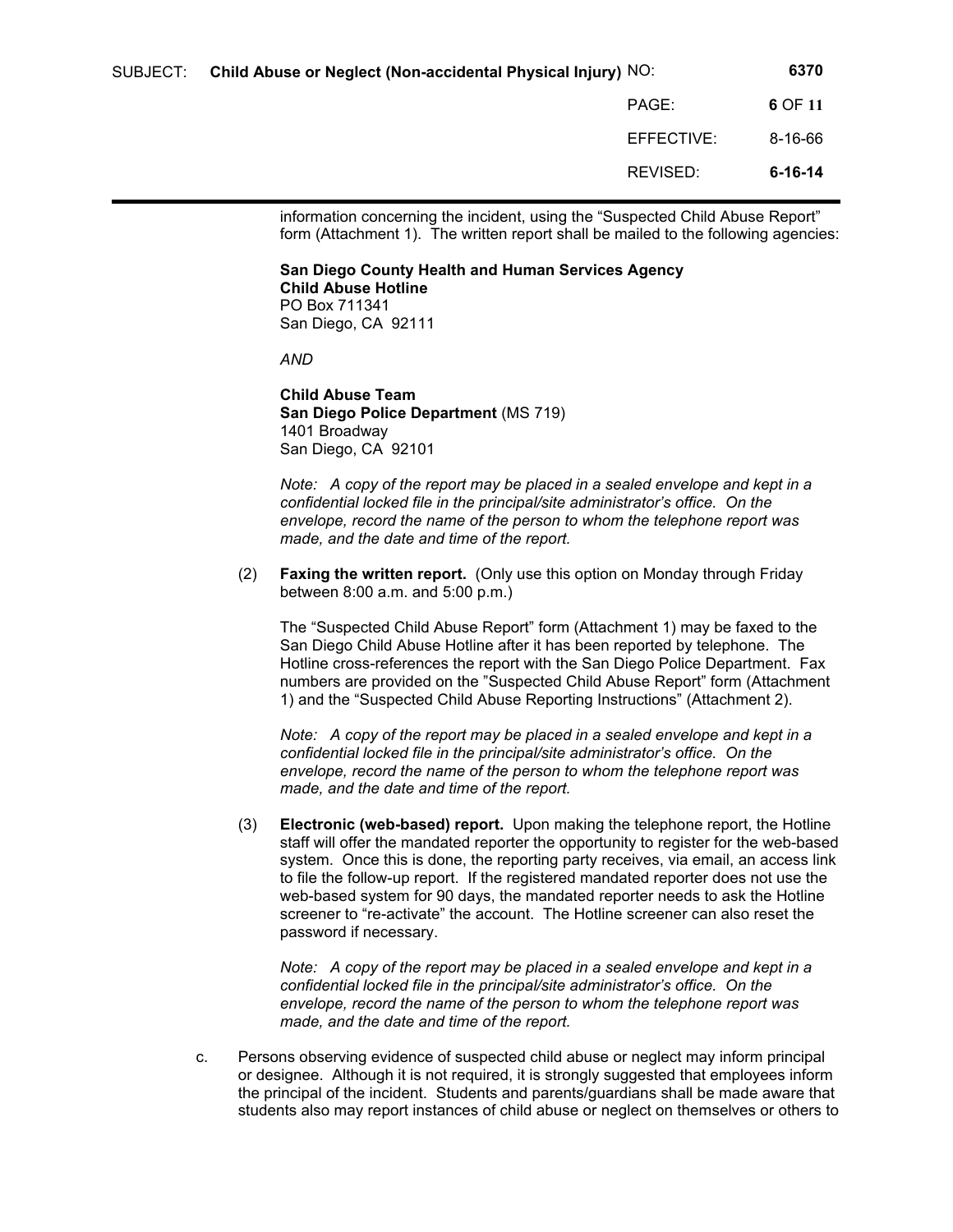| SUBJECT: | Child Abuse or Neglect (Non-accidental Physical Injury) NO: |            | 6370          |
|----------|-------------------------------------------------------------|------------|---------------|
|          |                                                             | PAGE:      | 7 OF 11       |
|          |                                                             | EFFECTIVE: | 8-16-66       |
|          |                                                             | REVISED:   | $6 - 16 - 14$ |

teacher, counselors, or the principal. *Note: Neither the principal nor designee should conduct an investigation of any kind and should refrain from discussing the allegation with the alleged perpetrator or any person potentially involved.*

- d. **Removing a child from school.** When a principal or other school official releases a minor student to a peace officer for the purpose of removing the minor from the school premises, the school official shall take immediate steps to notify the parent/guardian or responsible relative of the minor regarding the release of the minor to the officer and the place to which the minor is reportedly being taken, *except* when a minor has been taken into custody as a victim of suspected child abuse or neglect, as defined in Penal Code §11165.1-11165.6 or pursuant to Welfare and Institutions Code §305. In those cases, the school official shall provide the peace officer with the address and telephone number of the minor's parent/guardian. The peace officer shall take immediate steps to notify the parent/guardian or responsible relative of the minor that the minor is in custody and the place where he/she is being held. If the officer has a reasonable belief that the minor would be endangered by a disclosure of the place where the minor is to be held or that disclosure would cause the custody of the minor to be disturbed, the officer may refuse to disclose the place where the minor is being held for a period not to exceed 24 hours. The officer shall, however, inform the parent/guardian or responsible relative whether the child requires and is receiving medical or other treatment. The juvenile court shall review any decision not to disclose the place where the minor is being held at a subsequent detention hearing. (See Education Code §48906)
- 4. **Report of incidents involving staff members.** Any employee, who becomes aware of facts that lead them to reasonably suspect another employee has engaged in child abuse with a student, shall do the following:
	- a. Comply with mandated reporting requirements, including an immediate telephone call to the San Diego County Health and Human Services Agency (HHSA) Child Abuse Hotline or San Diego Police Department (SDPD), followed by filing a written report by mail, by fax, or electronically (web-based) using the "Suspected Child Abuse Report" form (Attachment 1).
	- b. Notify the principal or appropriate site administrator.
	- c. The principal or appropriate site administrator, who is notified of an incident alleging child abuse by an employee, shall do the following:
		- (1) Ensure the reporting requirements are met.
		- (2) Contact the Chief Human Resources Officer at 619-725-8132 for assistance relating to the principal's/site administrator's role and responsibilities.

*Note: The site administrator or designee should not conduct an in-depth investigation of any kind concerning a district employee without input from School Police Services, Human Resource Services, or Legal Services. The principal should gather basic information such as the child's name and the names of parents/guardians, the names of any adult or child witnesses and such preliminary information as is necessary to ensure the safety of any student.*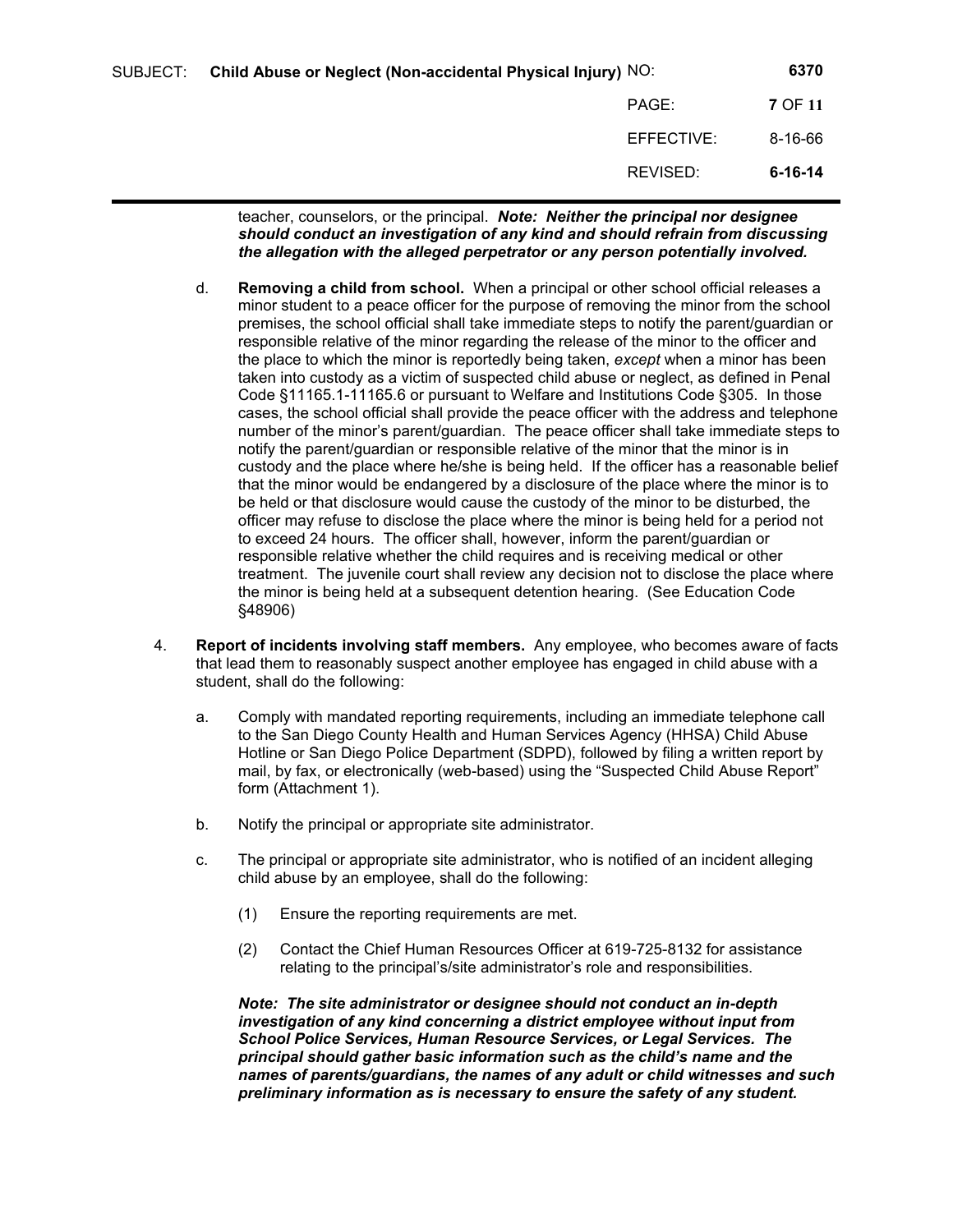|          |            | 6370                                                        |
|----------|------------|-------------------------------------------------------------|
|          | PAGE:      | 8 OF 11                                                     |
|          | EFFECTIVE: | $8 - 16 - 66$                                               |
|          | REVISED:   | $6 - 16 - 14$                                               |
| SUBJECT: |            | Child Abuse or Neglect (Non-accidental Physical Injury) NO: |

- d. **The Chief Human Resources Officer** or designee, who is notified of an incident alleging child abuse by an employee, shall do the following:
	- (1) In conjunction with Legal Services, determine appropriate course of action with respect to the suspected employee and assign a staff person (or outside investigator) to conduct a full investigation.
	- (2) Promptly schedule a meeting between the principal/site administrator, Human Resource Services representatives, and General Counsel.
	- (3) Advise the Superintendent of the incident and determined course of action.
	- (4) After review of the entire investigation, determine any appropriate disciplinary action, and in some cases, make recommendations to the Board of Education:
		- (a) For classified personnel: The employee may be disciplined pursuant to the Employment Regulations for the Classified Service of the San Diego Unified School District.
		- (b) For certificated personnel: A letter of reprimand, suspension, or termination may be appropriate.
- 5. **Regulations regarding interview at school of suspected victim of child abuse or neglect.** A representative of a child protective agency of the State Department of Social Services may deem it necessary to interview a suspected victim of child abuse or neglect during school hours, and on school premises, concerning a report of suspected child abuse or neglect that occurred within the child's home or out-of-home care facility or anywhere child abuse or neglect is observed.
	- a. To gain access to students for interviews during school hours and on school premises, child protective agency worker must represent to school staff that he or she has one of the following:
		- (1) A warrant or affidavit, signed by a judge of the superior court, expressly stating that the individual has authority to speak with a specified student;
		- (2) A court order expressly stating that the individual has authority to speak with a specified student, such as an order placing a juvenile on probation where a condition of the probation is submitting to searches or seizures (interviews) without a warrant (may appear on an order as a waiver of Fourth Amendment rights);
		- (3) Parent or guardian consent, from an individual with legal custody of the student, and providing consent for the government agency worker to speak with the student;
		- (4) Exigent circumstances which require the government agency worker to speak with the student; *or*
		- (5) The government agency worker is not acting for law enforcement purposes and is unaware of any ongoing police investigation of the matter.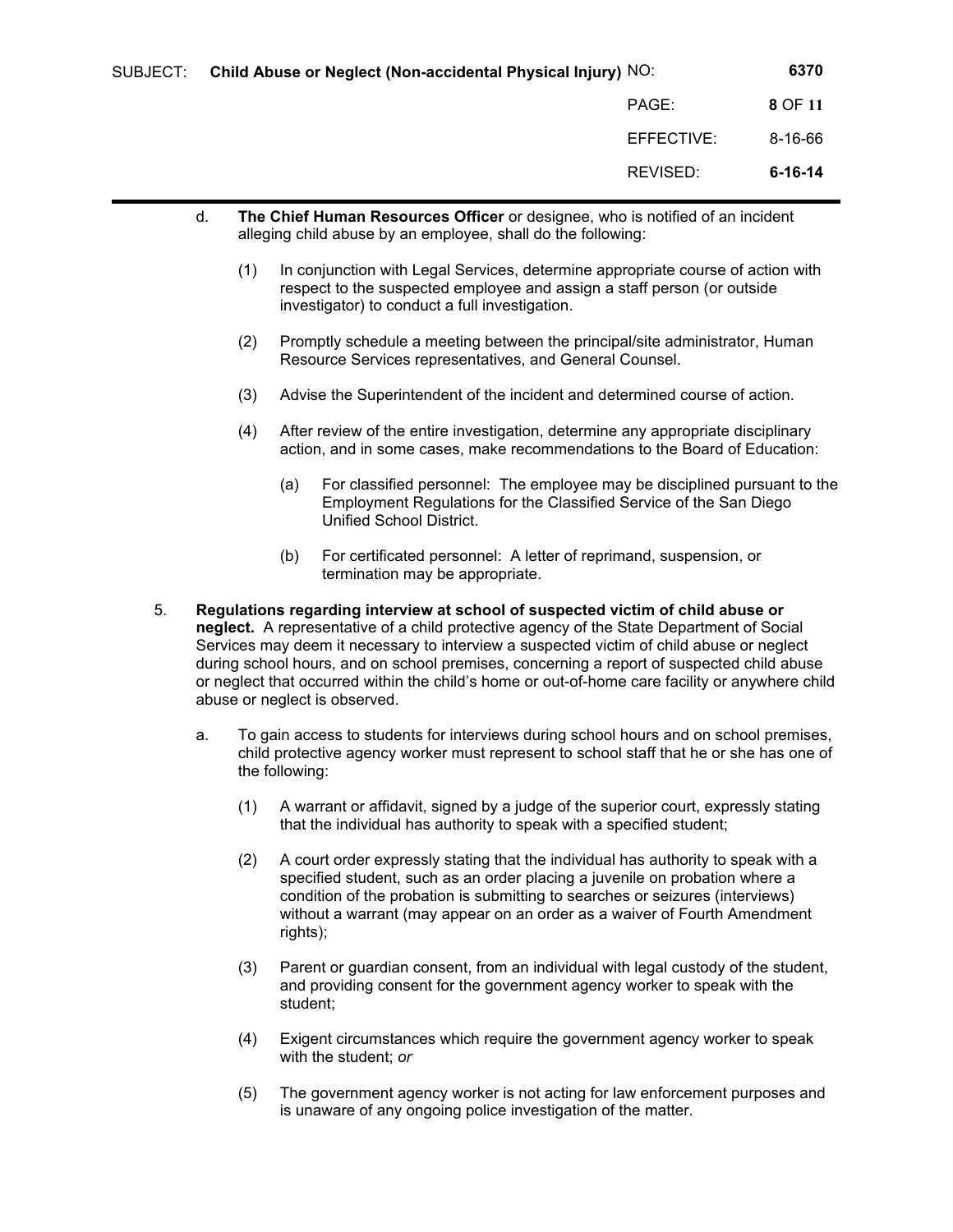| SUBJECT: | Child Abuse or Neglect (Non-accidental Physical Injury) NO: |            | 6370          |
|----------|-------------------------------------------------------------|------------|---------------|
|          |                                                             | PAGE:      | 9 OF 11       |
|          |                                                             | EFFECTIVE: | $8 - 16 - 66$ |
|          |                                                             | REVISED:   | $6 - 16 - 14$ |

After the outside agency representative has asserted to school staff one of the five circumstances described above, the child shall be afforded the option of being interviewed in private or selecting any adult who is a member of the staff of the school, including any certificated or classified employee or volunteer aide, to be present during the interview. A representative of the child protective agency or the State Department of Social Services shall inform the child of that right prior to the interview. The purpose of the staff person's presence at the interview is to lend support to the child and enable him or her to be as comfortable as possible.

However, the member of the staff so elected shall not participate in the interview. The member of the staff so present shall not discuss the facts or circumstances of the case with the child. The member of the staff so present, including, but not limited to, a volunteer aide, is subject to the confidentiality requirements of this article, a violation of which is punishable as specified in Penal Code §11167.5. A representative of the school shall inform a member of the staff so selected by the child of the requirements of this section prior to the interview. A staff member selected by a child may decline the request to be present at the interview. If the staff person selected agrees to be present, the interview shall be held at a time during school hours when it does not involve an expense to the school. Failure to comply with the requirements of this section does not affect the admissibility of evidence in a criminal or civil proceeding (Penal Code §11174.3[a]).

- b. Whenever a representative of a child protective agency, the State Department of Social Services, or a law enforcement agency presents identification to school personnel, photocopies shall *not* be made. This will prevent any possible reproduction of an official identification card.
- c. For confidentiality considerations, district staff shall not require or accept documentation from outside agency representatives regarding the circumstances necessitating an on-campus student interview.
- d. Whenever a law enforcement agency (other than School Police Services) is on a school campus and asks to interview a student, the law enforcement agency representative must assert to school personnel that he/she has one of the following:
	- (1) A warrant or affidavit, signed by a judge of the superior court, expressly stating that the individual has authority to speak with a specified student;
	- (2) A court order expressly stating that the individual has authority to speak with a specified student, such as an order placing a juvenile on probation where a condition of the probation is submitting to searches or seizures (interviews) without a warrant (may appear on an order as a waiver of Fourth Amendment rights);
	- (3) Parent or guardian consent, from an individual with legal custody of the student, and providing consent for the government agency worker to speak with the student; *or*
	- (4) Exigent circumstances that require the government agency worker to speak with the student.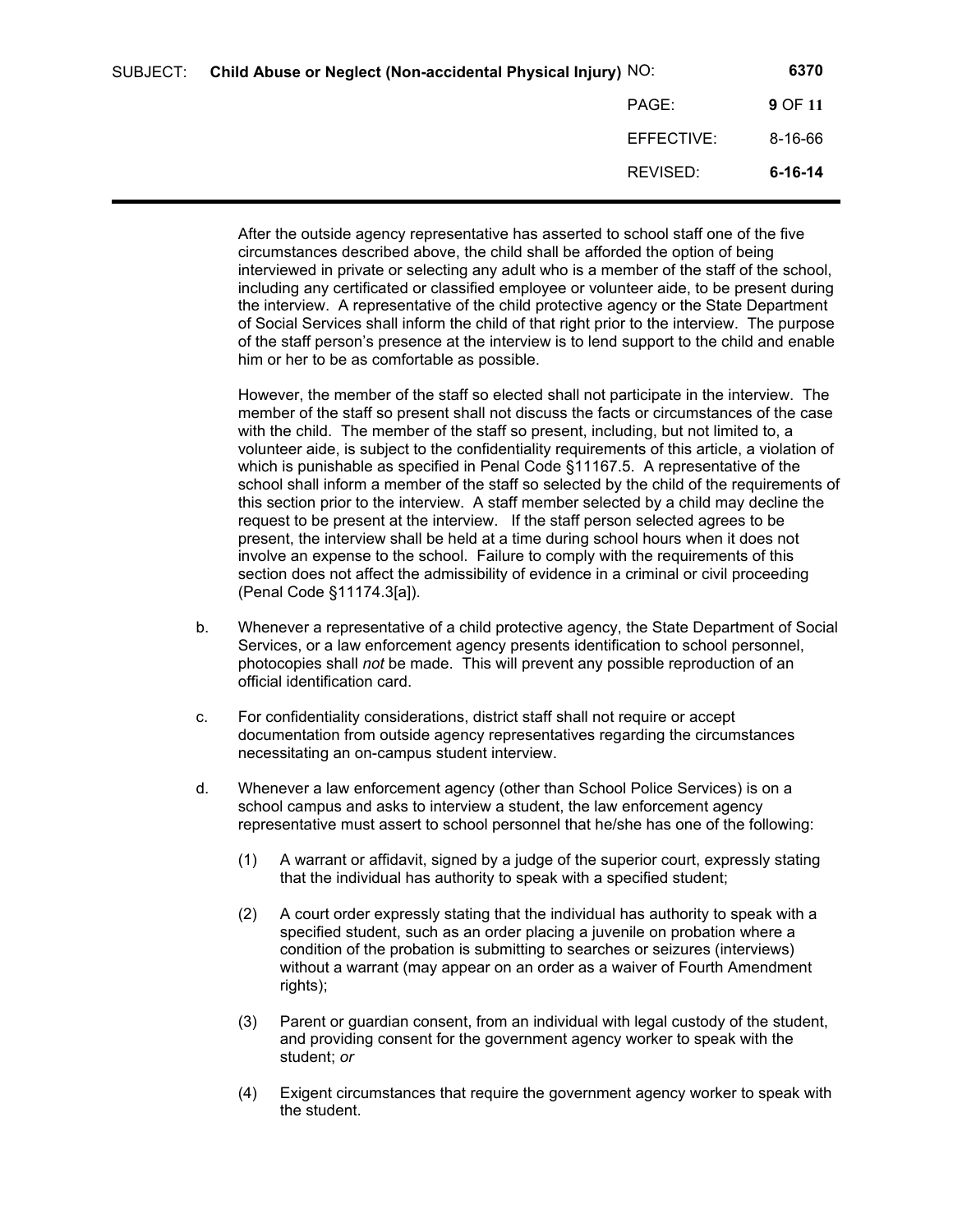| Child Abuse or Neglect (Non-accidental Physical Injury) NO: | 6370          |
|-------------------------------------------------------------|---------------|
| PAGE:                                                       | 10 OF 11      |
| EFFECTIVE:                                                  | 8-16-66       |
| REVISED:                                                    | $6 - 16 - 14$ |
|                                                             |               |

e. Should there be any question in identifying the investigating agency, school personnel should contact School Police Services at 619-725-7000 for assistance.

#### 6. **Staff training.**

- a. Each site principal/administrator/program manager is responsible for:
	- (1) Ensuring that an annual Mandated Reporter training is provided for all new staff at each school site. The Mandated Reporter materials can be presented in person, by a school nurse and/or counselor, or can be emailed to new staff to complete.
	- (2) Determining if the Mandated Reporter training should include all site staff and making a request to the appropriate staff trainer (site nurse, cluster nurse, counselor, etc.).
	- (3) Ensuring that records of who has been trained are kept in a site administrator's file on the school site.
- b. Training materials are available from the Nursing and Wellness Department and may be checked out on a temporary basis by calling 858-627-7597. A PowerPoint and posttest are available on the principal's webpage of the district website.
- c. Upon completion of training, the Annual Training Report (Attachment 3) is completed and sent to the Nursing and Wellness Department.

## **E. FORMS AND AUXILIARY REFERENCES**

- 1. Suspected Child Abuse Report Form, SS8572 (Attachment 1)
- 2. Suspected Child Abuse Reporting Instructions (Attachment 2)
- 3. Annual Training Report (Attachment 3)
- 4. Child Abuse Reporting Flowchart (suspect is *not* a district employee) (Attachment 4)
- 5. Child Abuse Reporting Flowchart (suspect is a district employee) (Attachment 5)
- 6. Child Abuse Prevention Handbook, Office of the California Attorney General
- 7. Child Abuse Reporting Law Penal Code §11164-11174.3, www.leginfo.ca.gov

## **F. REPORTS AND RECORDS**

- 1. Annual Training Report
- **G. APPROVED BY**